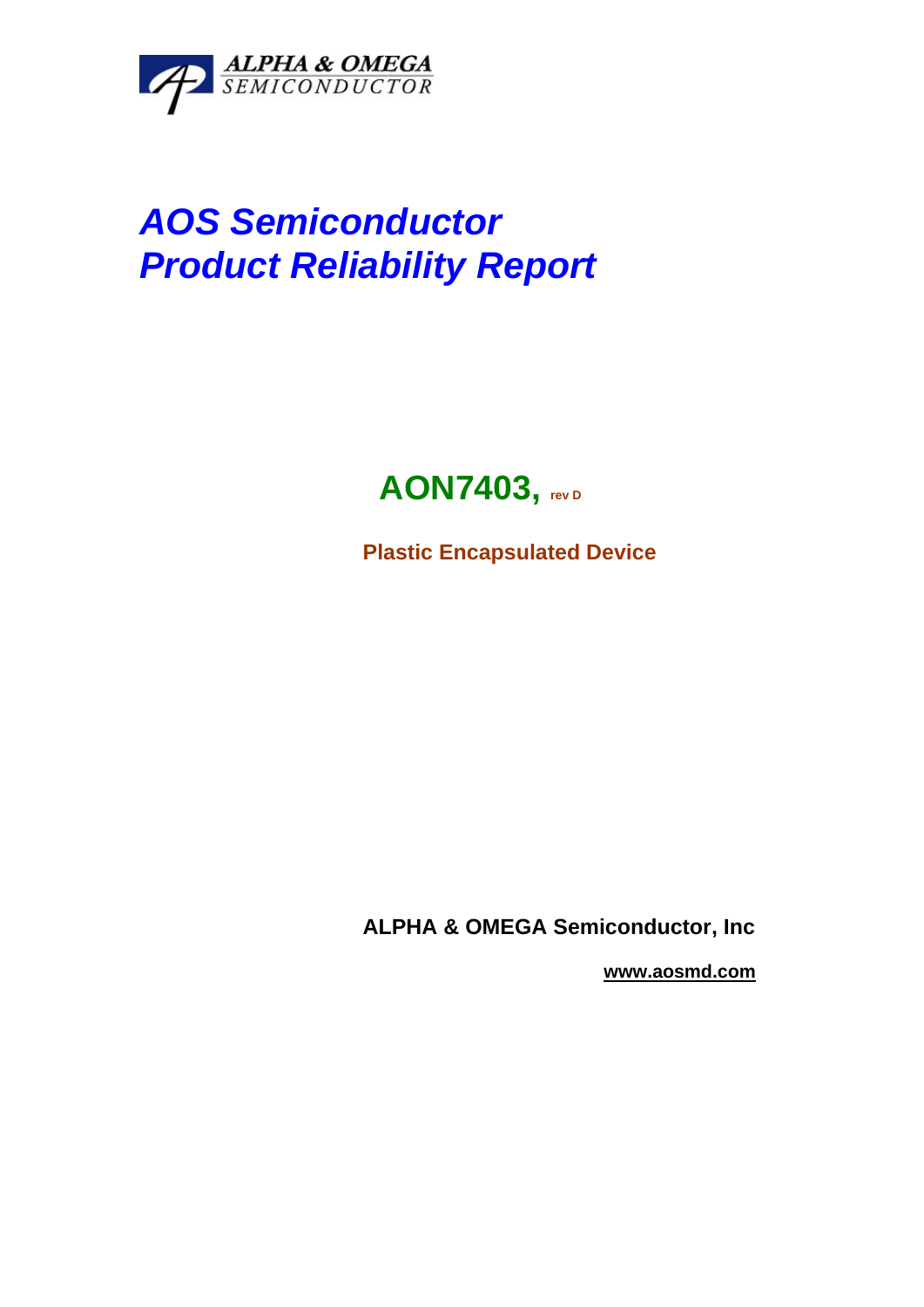

This AOS product reliability report summarizes the qualification result for AON7403. Accelerated environmental tests are performed on a specific sample size, and then followed by electrical test at end point. Review of final electrical test result confirms that AON7403 passes AOS quality and reliability requirements. The released product will be categorized by the process family and be monitored on a quarterly basis for continuously improving the product quality.

#### **Table of Contents:**

- I. Product Description
- II. Package and Die information
- III. Environmental Stress Test Summary and Result
- IV. Reliability Evaluation

#### **I. Product Description:**

The AON7403 uses advanced trench technology to provide excellent  $R_{DS(ON)}$ , and ultra-low low gate charge with a 25V gate rating. This device is suitable for use as a load switch or in PWM applications.

-RoHS Compliant -Halogen Free

Detailed information refers to datasheet.

#### **II. Die / Package Information:**

|                                                           | <b>AON7403</b>                 |
|-----------------------------------------------------------|--------------------------------|
| <b>Process</b>                                            | Standard sub-micron            |
|                                                           | Low voltage P channel          |
| Package Type                                              | DFN 3x3                        |
| <b>Lead Frame</b>                                         | Copper                         |
| Die Attach                                                | Silver epoxy                   |
| <b>Bonding Wire</b>                                       | Cu wire                        |
| <b>Mold Material</b>                                      | Epoxy resin with silica filler |
| MSL (moisture sensitive level) Level 1 based on J-STD-020 |                                |

**Note \*** based on information provided by assembler and mold compound supplier